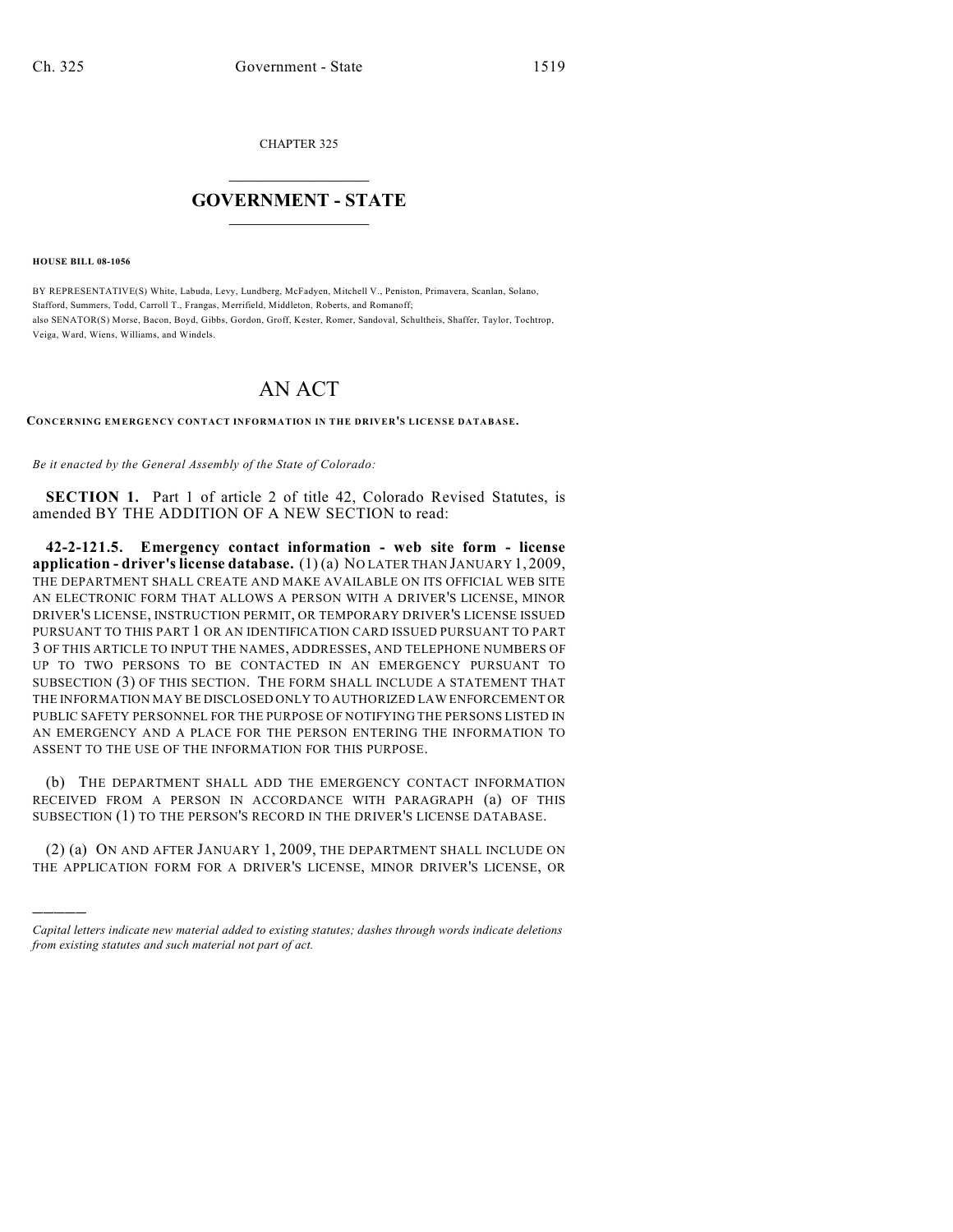INSTRUCTION PERMIT USED PURSUANT TO SECTION 42-2-107, THE DRIVER'S LICENSE RENEWAL APPLICATION USED PURSUANT TO SECTION 42-2-118, THE DUPLICATE DRIVER'S LICENSE APPLICATION USED PURSUANT TO SECTION 42-2-117, AND THE IDENTIFICATION CARD APPLICATION FORM USED PURSUANT TO SECTION 42-2-302 A PLACE FOR THE APPLICANT TO SPECIFY THE NAMES, ADDRESSES, AND TELEPHONE NUMBERS OF UP TO TWO PERSONS TO BE CONTACTED IN AN EMERGENCY PURSUANT TO SUBSECTION (3) OF THIS SECTION. THE APPLICATION SHALL INCLUDE A STATEMENT THAT THE INFORMATION WILL BE DISCLOSED ONLY TO AUTHORIZED LAW ENFORCEMENT OR PUBLIC SAFETY PERSONNEL FOR THE PURPOSE OF NOTIFYING THE PERSONS LISTED IN AN EMERGENCY AND A PLACE FOR THE PERSON PROVIDING THE INFORMATION TO ASSENT TO THE USE OF THE INFORMATION FOR THIS PURPOSE.

(b) THE DEPARTMENT SHALL ADD THE EMERGENCY CONTACT INFORMATION SPECIFIED ON AN APPLICATION IN ACCORDANCE WITH PARAGRAPH (a) OF THIS SUBSECTION (2) TO THE PERSON'S RECORD IN THE DRIVER'S LICENSE DATABASE.

(3) AN OFFICER OF A LAW ENFORCEMENT OR PUBLIC SAFETY AGENCY WHO IS AUTHORIZED TO ACCESS THE DRIVER'S LICENSE DATABASE MAY OBTAIN A PERSON'S EMERGENCY CONTACT INFORMATION FROM THE DATABASE IF THE PERSON IS INJURED OR KILLED AS A RESULT OF AN ACCIDENT, CRIMINAL ACT, OR OTHER EMERGENCY SITUATION. THE OFFICER MAY CONTACT THE PERSONS LISTED IN THE EMERGENCY CONTACT INFORMATION AND NOTIFY THEM OF THE EMERGENCY SITUATION AND THE CONDITION AND LOCATION OF THE PERSON WHO HAS BEEN INJURED OR KILLED.

(4) THE DEPARTMENT SHALL NOT DISCLOSE THE INFORMATION RECEIVED IN ACCORDANCE WITH THIS SECTION TO ANY PERSON EXCEPT AS AUTHORIZED BY SUBSECTION (3) OF THIS SECTION AND SECTION 24-72-204 (7) (d), C.R.S.

**SECTION 2.** 24-72-204 (7) (a), Colorado Revised Statutes, is amended, and the said 24-72-204 (7) is further amended BY THE ADDITION OF A NEW PARAGRAPH, to read:

**24-72-204. Allowance or denial of inspection - grounds - procedure - appeal - definitions.** (7) (a) Except as permitted in paragraph (b) of this subsection (7), the department of revenue or an authorized agent of the department shall not allow inspection of a person, other than the person in interest, to inspect information contained in a driver's license application under section 42-2-107, C.R.S., a driver's license renewal application under section 42-2-118, C.R.S., a duplicate driver's license application under section 42-2-117, C.R.S., a commercial driver's license application under section 42-2-403, C.R.S., an identification card application under section 42-2-302, C.R.S., a motor vehicle title application under section 42-6-116, C.R.S., a motor vehicle registration application under section 42-3-113, C.R.S., or other official record or document maintained by the department under section 42-2-121, C.R.S.

(d) NOTWITHSTANDING PARAGRAPH (b) OF THIS SUBSECTION (7), THE DEPARTMENT OF REVENUE OR AN AUTHORIZED AGENT OF THE DEPARTMENT SHALL ALLOW INSPECTION OF RECORDS MAINTAINED BY THE DEPARTMENT PURSUANT TO SECTION 42-2-121.5, C.R.S., ONLY BY THE PERSON IN INTEREST OR BY AN OFFICER OF A LAW ENFORCEMENT OR PUBLIC SAFETY AGENCY IN ACCORDANCE WITH SECTION 42-2-121.5 (3), C.R.S.